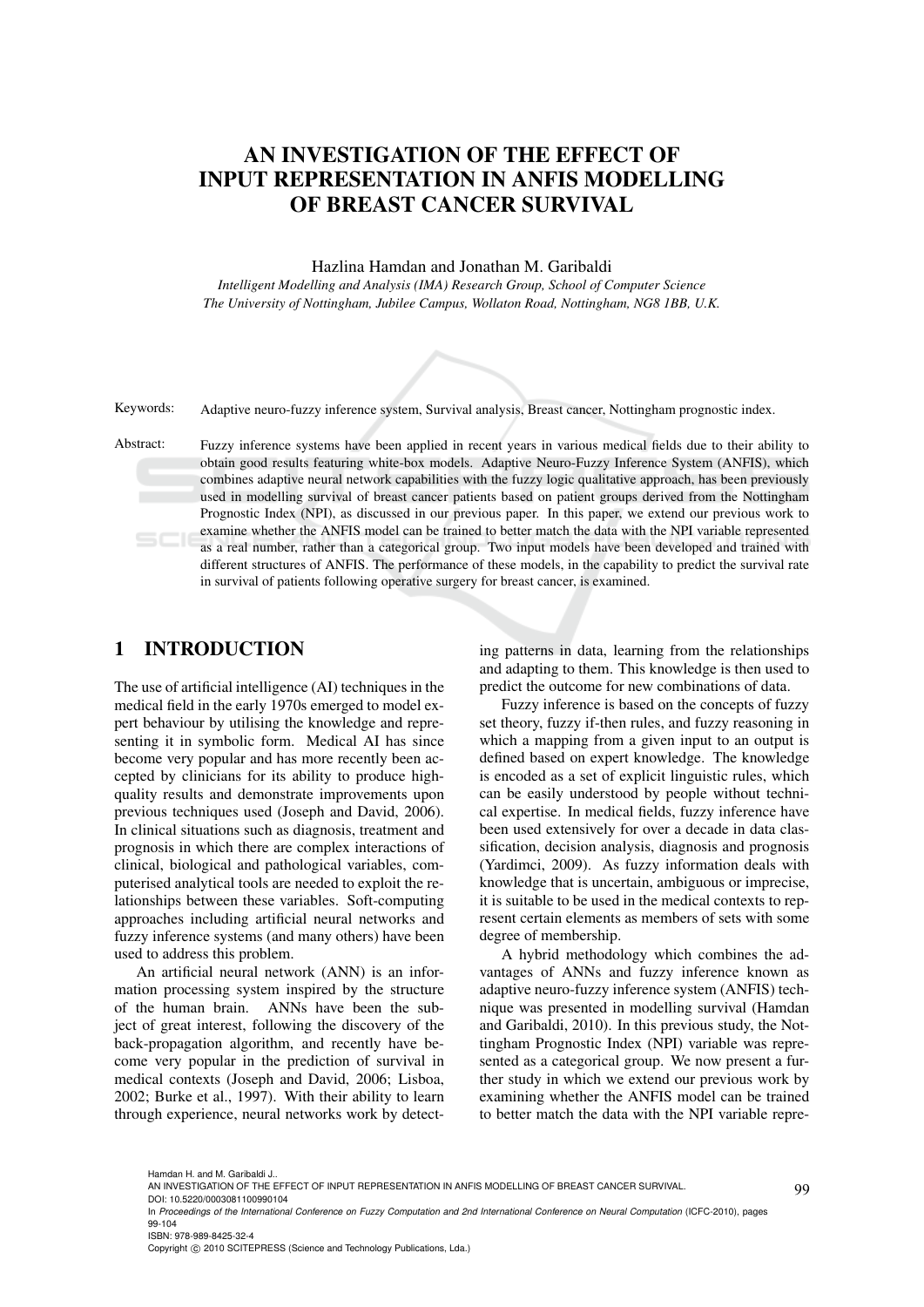sented as a real number. In addition, two input models are presented to the ANFIS model and comparison of these two models is made as to the effect of membership function and generalization performance.

### 2 BACKGROUND

#### 2.1 Breast Cancer

Cancer is a leading cause of death worldwide, as reported by the World Health Organization (WHO, 2010). Lung, stomach, liver, colon and breast cancer are all major contributors to the overall cancer mortality each year. Breast cancer is one of the most common cancers to afflict the female population. It is estimated that one in nine women in the UK will develop breast cancer at some point in their life (Cancer Research UK, 2010).

Breast cancer is a malignant tumour that develops from uncontrolled growth of cells in the breast. A malignant tumour is composed of cells that invade or spread to other parts of the body. The exact cause of the breast cancer is not really known, but is most likely to be a combination of genetic and environmental factors. However, in general, earlier diagnosis and treatment should increase the survival rates, as the disease is much easier to control if it has not spread to other parts of the body.

Breast cancer patients can be assigned into prognosis groups using a 'prognostic index'. The 'Nottingham Prognostic Index' (NPI) has been widely accepted in clinical practice to categorise patients into high (78%), intermediate (50%) or low (20%) risk groups. This index is based on pathological size, grade of tumor and the number of axillary nodes effected are identified significant in the prediction of survival (Galea et al., 1992). The NPI score can be calculated as:

#### NPI=0.2\*pathological tumor size(cm)+lymph node stage+histological grade

Table 1 shows the accepted clinical cut-offs of the NPI score into categories patient into 'good', 'moderate' or 'poor'.

|  | Table 1: Category of NPI score. |  |  |
|--|---------------------------------|--|--|
|--|---------------------------------|--|--|

| <b>NPI</b> score        | Category |  |
|-------------------------|----------|--|
| Less than $3.41$        | Good     |  |
| Between $3.41$ to $5.4$ | Moderate |  |
| Over $5.4$              | Poor     |  |

#### 2.2 Survival Analysis

Survival analysis describes the analysis of data that corresponds to the time from when an individual enters a study until the occurrence of some particular event or end-point. In medical contexts, the event can be the response to a treatment, recurrence or diseasefree survival, or death. An individuals with cancer cannot all be observed for the same length of time, because some individual are diagnosed at the beginning of the period under study, some near the end and others may be diagnosed at any time in the study.

Basically, survival data contains uncensored and censored observations. Uncensored observations involved patients who are observed until they reach the end of the study. Censored observations on the other hand, involve only patients who survive beyond the end or who are lost to follow-up at some point.

The survival function is defined as the probability that an individual survives longer than time *t*, where *T* denotes a positive random variable associated with the survival time, represented as (Biganzoli et al., 1998):

$$
S(t) = P(T > t)
$$
 (1)

On the other hand, the hazard function, also known as conditional failure probability, is the probability an individual will die at a certain time *t* (conditioned on survival up to that time) and so denotes the instantaneous death rate. It can be shown in this form:

$$
h_l = P(T \in A_l | T > t_{l-1}) = \left(\frac{S(t_{l-1}) - S(t_l)}{S(t_{l-1})}\right) \quad (2)
$$

where the time interval  $l = 1, 2, ..., L$  forms disjoint intervals  $A_l = (t_{l-1}, t_l].$ 

The survival and hazard functions are related to each other, in that the estimation of survival function can be written as:

$$
S(t) = \prod_{l:t_l \le t} (1 - h_l) \tag{3}
$$

Statistical methods, such as the Kaplan-Meier estimate, are usually used to explain the data and to model the disease progression with the ability to handle censored data. A plot of the Kaplan-Meier is to represent the estimation of the survival function of some particular groups against time, can be view as a series of horizontal steps of declining magnitude.

#### 2.3 ANFIS Architecture

The use of fuzzy logic in medical contexts may be said have been introduced by (Zadeh, 1969) in his paper entitled 'Biological application of the theory of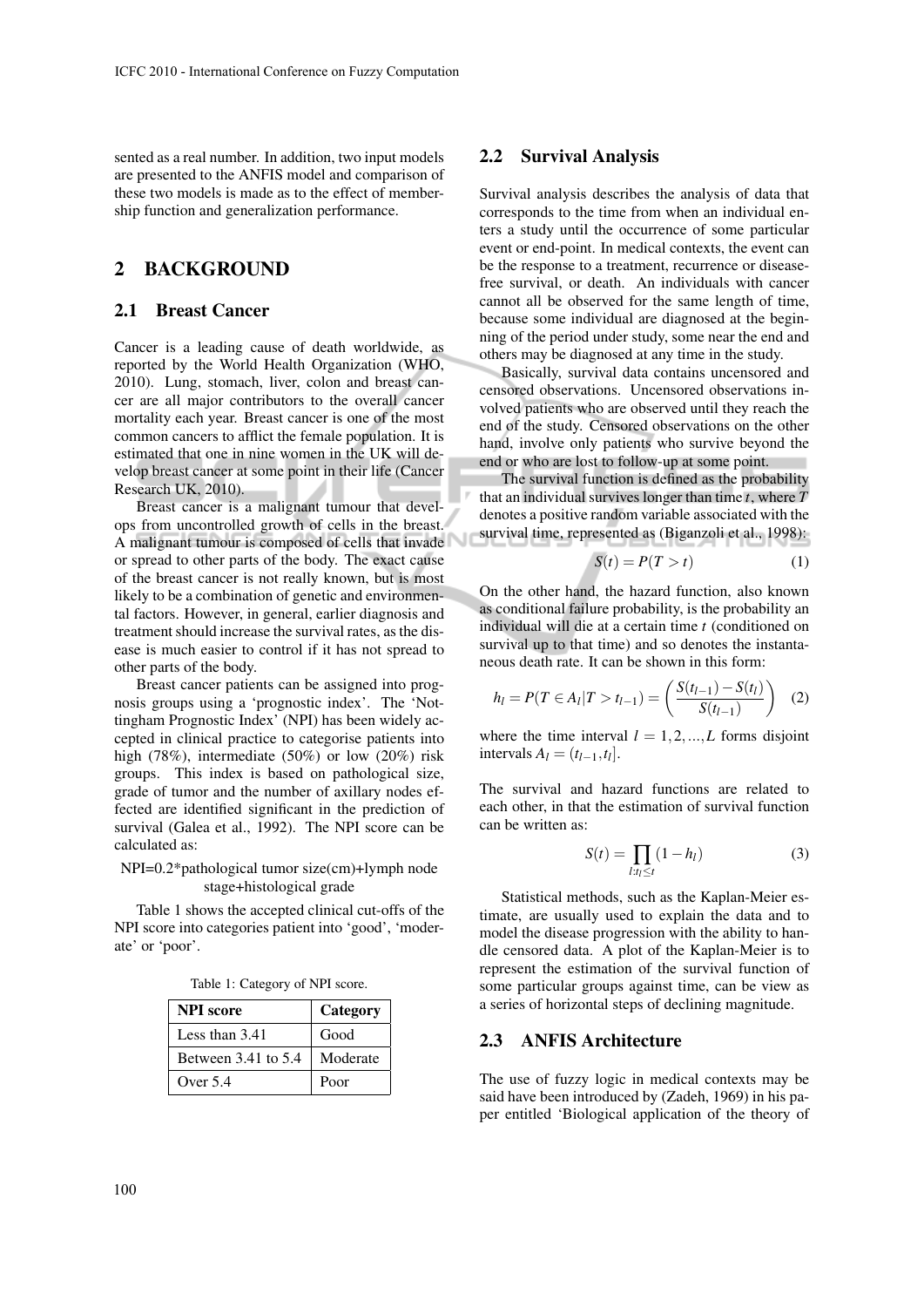fuzzy sets and system' (Yardimci, 2009; ?). Fuzzy logic is based on fuzzy sets that use linguistic variables with certain degree of membership and which can then be connected using IF-THEN rules to form a series of fuzzy rules. Fuzzy rules can have multiple antecedents connected with AND or OR operators, where all parts are calculated simultaneously and resolved into a single number. Consequents can also be comprised of multiple parts, which are then aggregated into a single output of a fuzzy set (Negnevitsky, 2005).

Fuzzy inference is a process of mapping from a given input to an output using the methods of fuzzy set manipulations. Two types of fuzzy inference most commonly used are the Mamdani method (Mamdani and Assilian, 1975) and the Sugeno method (Sugeno, 1985). The difference between these two fuzzy inferences methodologies is the specification of the consequent part. In the Mamdani method, consequents are fuzzy sets, and the final crisp output of Mamdani method is based on defuzzification of the overall fuzzy output using various types of defuzzification method. In contrast, in the Sugeno method, consequents are real numbers, which can be either linear or constant (zero-order Sugeno model). The final output (known as a singleton output membership function), is the weighted average of each rule's output.

Using an adaptation of the Sugeno fuzzy inference method, (Jang, 1993) proposed the adaptive neurofuzzy inference system (ANFIS) method that combined the neural network adaptive capabilities and the fuzzy logic qualitative approach. The ANFIS architecture contains a six-layer feed-forward neural network as shown in Figure 1 (Negnevitsky, 2005). Briefly, the functional of each layer are as given be $low$ 

- Layer 1 is the input layer that passes external crisp signals to Layer 2.
- Layer 2 known as the fuzzification layer, to determine the membership grades for each input implemented by the given fuzzy membership function.
- Layer 3 is the rule layer, which calculates the firing strength of the rule as the product of the membership grades.
- Layer 4 called the 'normalised firing strengths', in which each neuron in the layer receives inputs from all neurons in Layer 3, and calculates the ratio of the firing strength of a given rule to the sum of firing strengths of all rules.
- Layer 5 is the defuzzification layer that yields the parameters of the consequent part of the rule.
- Layer 6 is a single node that calculates the overall output as the summation of all incoming signals.

Full details of the ANFIS process can be found in (Jang, 1993) and (Negnevitsky, 2005).

ANFIS training can use alternative algorithms to reduce the error of the training. A hybrid approach, featuring a combination of the gradient descent algorithm and a least squares algorithm, is used for an effective search for the optimal parameters. The main benefit of such a hybrid approach is that it converges much faster, since it reduces the search space dimensions of the backpropagation method used in neural networks (Jang, 1993).



Figure 1: Adaptive Neuro-Fuzzy Inference System (AN- $\Box$  FIS).  $\Box$   $\Box$   $\Box$ JBLIC ATION

## 3 DATA AND METHODS

#### 3.1 Data

A set of 958 breast cancer patients collected by the *Breast Cancer Pathology Research Group* in the University of Nottingham were used in a previous study to model the survival curve using the ANFIS model (Hamdan and Garibaldi, 2010). In the study, the patients are assigned into three groups of NPI whether good, moderate or poor (represented as 1, 2, and 3, respectively) based on the clinical cut-offs as shown in Table 1.

In this study, we used the same data set as a previous study with two variables as the input which are NPI values and survival time. However, the NPI variable in this study is presented as a real number (original values from the clinical). The ANFIS model was applied to the data set to examine whether the membership functions of a real-valued NPI can be trained to better match the data.

### 3.2 Methods

Data pre-processing was based on that of the nonlinear method known as Partial Logistic Artificial Neural Network (PLANN) (Biganzoli et al., 1998) to produce smooth estimation of hazard rate. This method was created to allow the use of a standard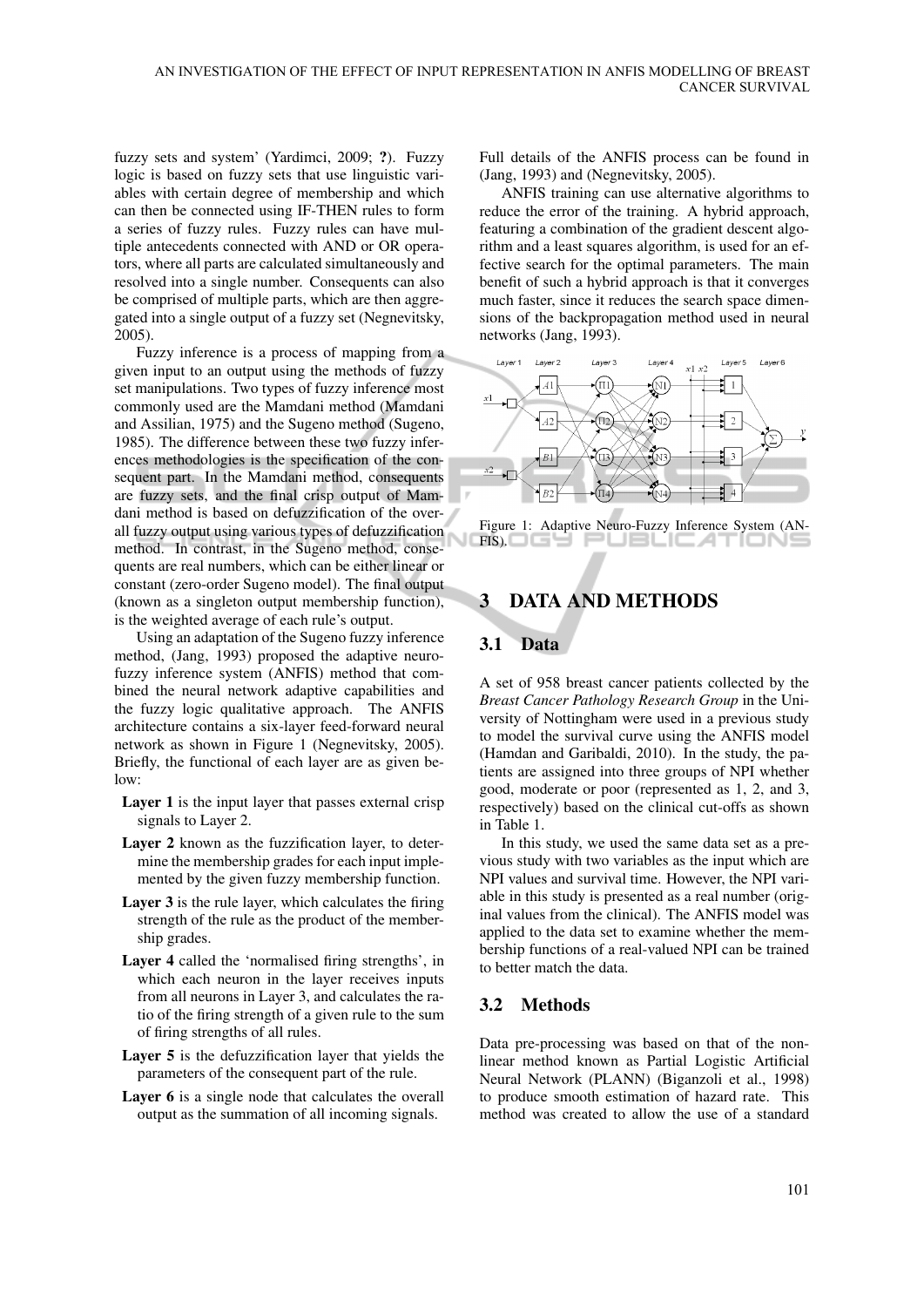back-propagation ANN architecture to be used for modelling survival. A major process is to perform a specific form of data replication that was used in training phase of ANFIS method.

As stated in a previous study (Hamdan and Garibaldi, 2010), for training purposes, each patient is replicated for all the intervals in which the patient is observed, using the event indicator as the target. The input of the network (survival time and NPI values) is replicated into *t* times which is the maximum survival time of an individual patient. The event attribute as a target of the network is also replicated and assigned as zero until the last time value is reached, where the event is 1 for occurrence and zero for censored. An example of replication as shown in Table 2 which suitable to be train by the ANFIS.

While for the testing data to find the estimation of hazard rate for each interval time, each patient is replicated until the maximum time is observed or the full study time is reached. The hazard rate for each interval is the mean of hazard rate of all patient in that particular interval, and this depends on the cut-off of NPI to group the patients into good, moderate or poor. The estimation of survival function is determined using equation (3).

Initial parameters of the fuzzy inference system have to be established before the training process commences. Several ANFIS model were configured with different numbers of membership functions for the survival time, ranging from 3 to 7 and the number of membership functions for the NPI variable is based on the clinical groups (which is three). Gaussians were used for the membership functions and constants were used for the rule outputs (a zeroth-order Sugeno model). Hybrid learning, the combination of gradient descent and least squares algorithm, was selected as the learning algorithm.

# 4 EXPERIMENTAL RESULTS AND DISCUSSION

Data from 958 breast cancer patients were subjected to the pre-processing described above before being passed to the training process. This section presents the result of two models input into the ANFIS model: the final membership function generated, the learning rate and the conditional event probability will be discussed. Also, a comparison of survival rate of two input models is made according to the Kaplan-Meier method.

Two models of inputs are presented to the AN-FIS model. In the first input model, the survival time is based in months with an observation time of 120

|           | Time interval               | <b>NPI</b> | Event |
|-----------|-----------------------------|------------|-------|
| Patient 1 | 1                           | 4.4        |       |
|           | 2                           | 4.4        | 0     |
|           | 3                           | 4.4        | 1     |
| Patient 2 | 1                           | 2.8        | 0     |
|           | $\overline{2}$              | 2.8        | 0     |
|           | 3                           | 2.8        | ∩     |
|           | 4                           | 2.8        |       |
|           | 5                           | 2.8        |       |
| Patient 3 | 1                           | 6.3        |       |
|           | $\mathcal{D}_{\mathcal{L}}$ | 6.3        |       |

months while, in the second input model, the survival time was transformed into a yearly basis, corresponding to a ten year period of observation. Both models used real values of NPI.

Four membership functions of survival time were finally selected as it was observed that these provided a smooth conditional hazard function for the both input models. Figure 2 shows the initial membership functions for the first input model.



Figure 2: Initial membership functions of first input model.

In the training phase, the learning rate taken by the first input model is quite long, with 1100 epochs, rather than the second input model with only 100 epochs. In addition, the final membership functions of NPI generated by the second input model provide better interpretability than the first input model. Figure 3 and Figure 4 shows the final memberships of the first and second input models, respectively.

After both input models have been trained using the ANFIS methodology, we perform fuzzy inference calculations using the testing data as described in Sec-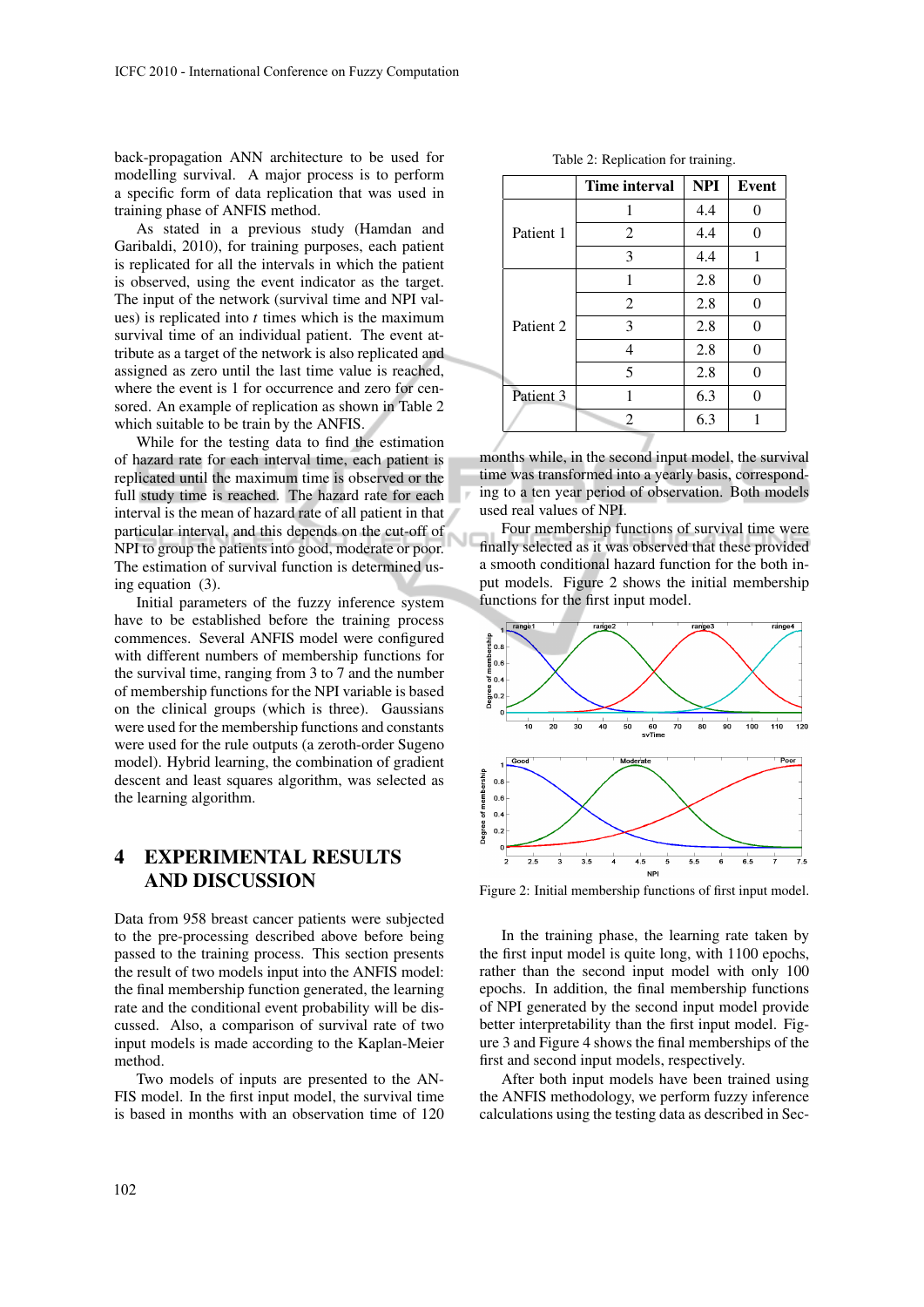

Figure 3: Final membership functions of first input model.



Figure 4: Final membership functions of second input model.

tion 3.2. The output of the testing is the estimation of conditional failure probability for each time interval (i.e. the hazard function). From this, the estimation of survival function using Equation (3) can be plotted. Figure 5 and Figure 6 shows the estimates of survival function for the first input model and second input model, respectively, against the Kaplan-Meier plot for the original (observed) data.

It can be seen that, while the fitted-curve obtained from the second input model are close to Kaplan-Meier plot for the 'poor' category (red line), the first input model produces better a fitted-curve for the 'moderate' category (green line). However, both input models gave approximately the same fitted-curve for the 'good' category. It can be seen that, the curves obtained from the ANFIS model are close to those of the Kaplan-Meier plot when the NPI value is presented as a real number.



Figure 5: Survival curve of actual Kaplan-Meier (balck solid lines) estimated against the first input model (color lines).



Figure 6: Survival curve of actual Kaplan-Meier (balck solid lines) estimated against the second input model (color lines).

### 5 CONCLUSIONS

The ANFIS models have been applied to the Nottingham Breast Cancer data set with the NPI variable represented as a real number to estimate the conditional failure probability and the survival curve. This compares to our previous work, in which the NPI was presented as a categorical input. Two input models have been developed and data replication performed in order for the data to used to train an ANFIS model. With the NPI represented in real values, the ANFIS model can estimate the proportional hazard rates and, furthermore, the survival function can be plotted.

In general, as ANFIS adapts the neural network learning, normally before training neural network, it is necessary to transform the data to new representation to reduce the dimensionality of input data and to optimise the generalization performance (Bishop, 2007). In our findings, when the input variables span similar ranges or scale, it produces a better interpretability on the final membership function with